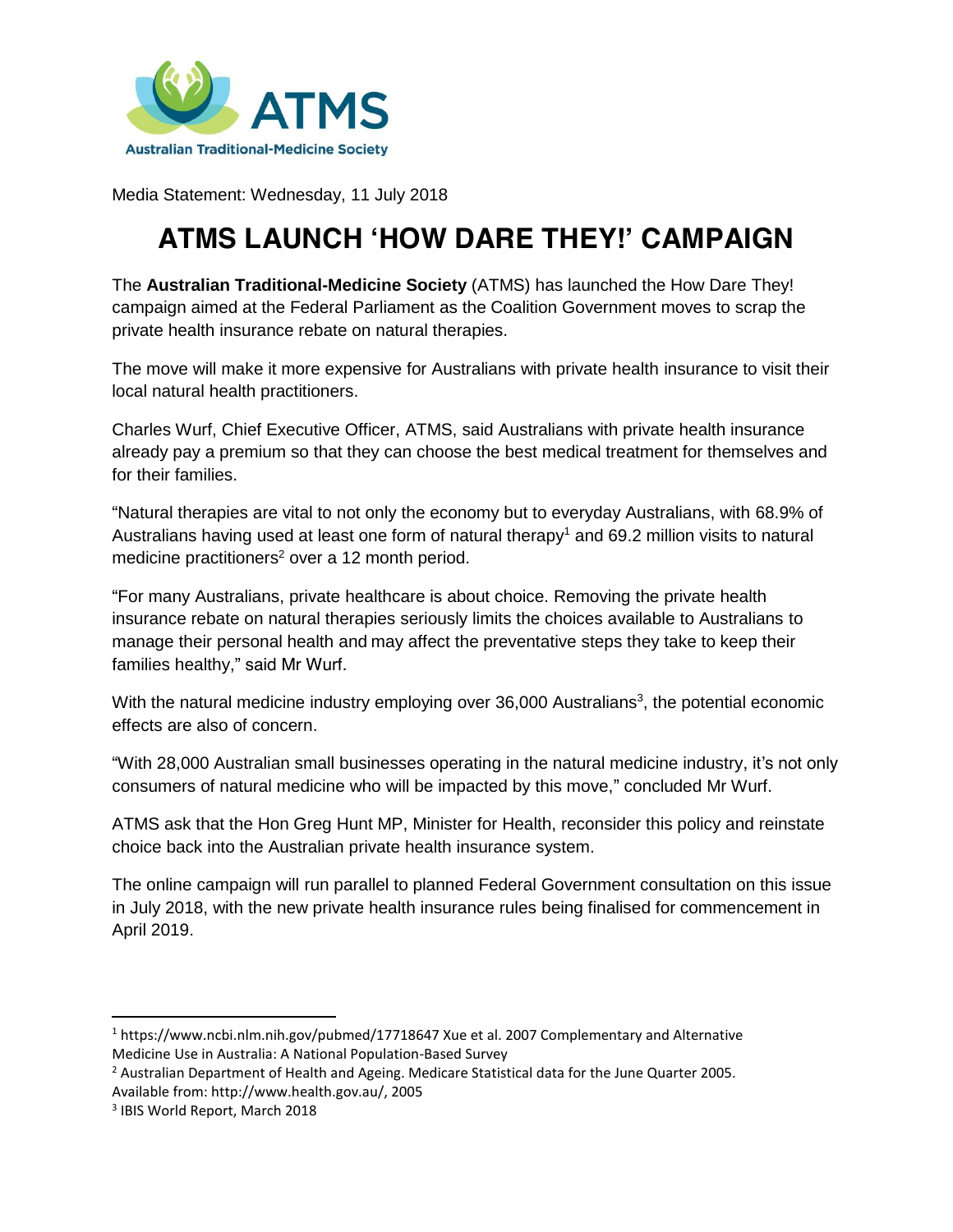

More information on the collaborative How Dare They! campaign can be found here: [www.howdarethey.com.au](http://www.howdarethey.com.au/)

For more on ATMS visit: [www.atms.com.au](http://www.atms.com.au/)

### **-ENDS-**

## **NOTES TO EDITORS:**

Interviews with:

• Charles Wurf, CEO, ATMS, are available on request through the below contacts

#### **For media enquiries please contact:**

Jessica McLean, Account Manager, **Zadro** P: 02 9212 7867 | [jessica@zadroagency.com.au](mailto:jessica@zadroagency.com.au)

Debbie Bradley, Group Account Director, **Zadro** P: 02 9212 7867 | [felicity@zadroagency.com.au](mailto:felicity@zadroagency.com.au)

#### **Image:**

1. Charles Wurf, CEO, ATMS



2. How Dare They! Campaign